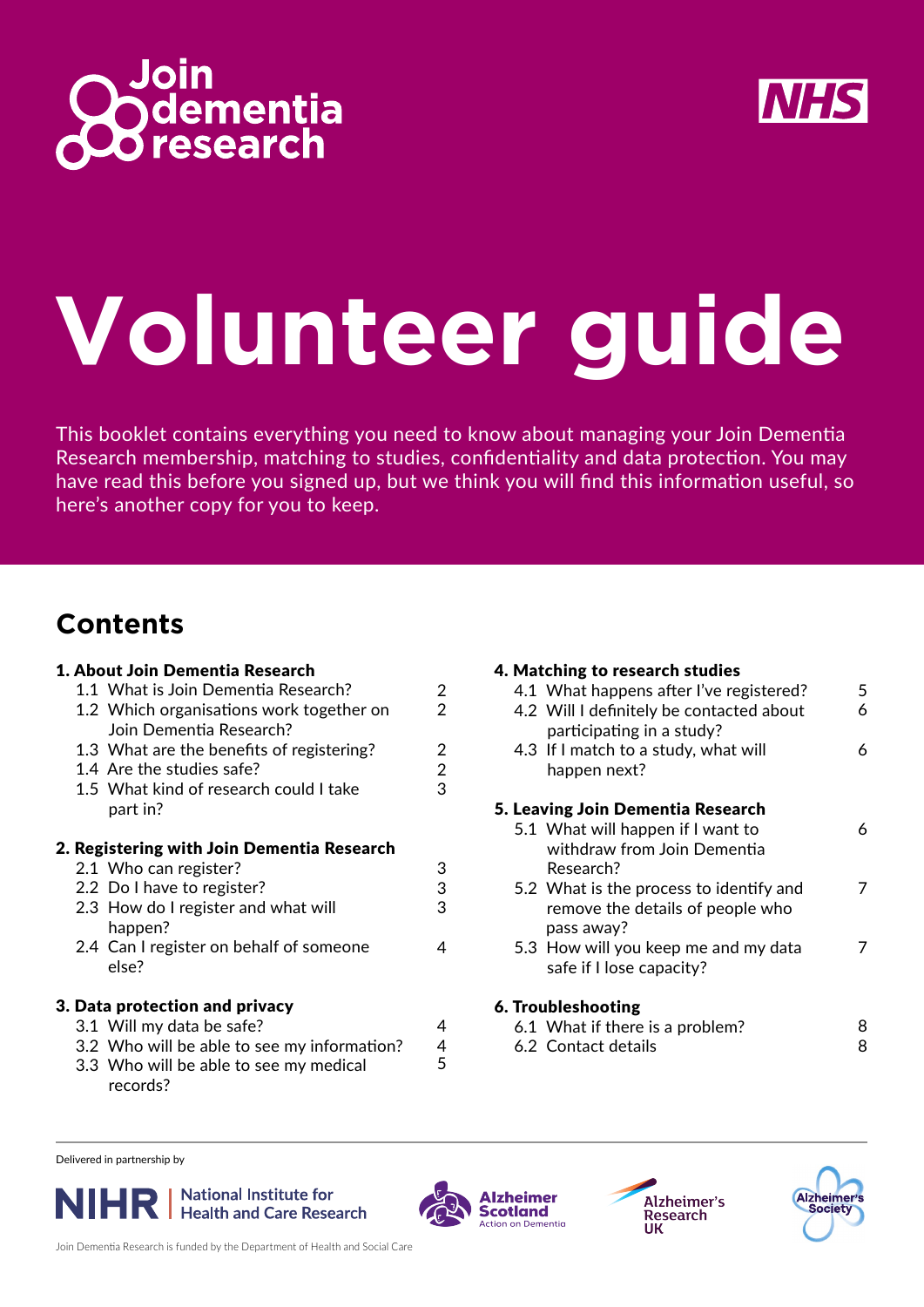#### **1.1 What is Join Dementia Research?**

Join Dementia Research is a national service which allows anyone over the age of 18 to register their interest in taking part in dementia research studies. The service is not a research study itself, but matches interested volunteers with researchers who are seeking participants for their studies.

Join Dementia Research enables you to provide information about yourself so you can be matched to research studies you may be eligible to participate in. If you match to a study, the researchers can then contact you to see whether you are eligible and if you'd like to take part. You have no obligation to take part in any study on Join Dementia Research.

The goal is to make it possible for anyone who wants to be involved in dementia research to get the chance to do so.

#### **1.2 Which organisations work together on Join Dementia Research?**

Join Dementia Research is funded by the Department of Health and Social Care and delivered in partnership with the National Institute for Health and Care Research (NIHR), Alzheimer Scotland, Alzheimer's Research UK and Alzheimer's Society.

#### **1.3 What are the benefits of registering?**

By signing up to use Join Dementia Research, you increase your chances of taking part in ethically approved dementia research.

Many people find being involved in research a rewarding experience and they enjoy the contact with research teams.

Although taking part in a research study may not be of immediate benefit to you, it might help people in the future. Some of our volunteers have told us that taking part in research gives them hope for future generations, and makes them feel like they are doing something valuable.

Matching to a study may not happen immediately. New online and face to face research studies are constantly being added to the service, so we always advise you to check your Join Dementia Research account.

#### **1.4 Are the studies safe?**

All studies using Join Dementia Research have been approved by a Research Ethics Committee. This means they have been checked to make sure they protect the rights, safety and wellbeing of people involved in research.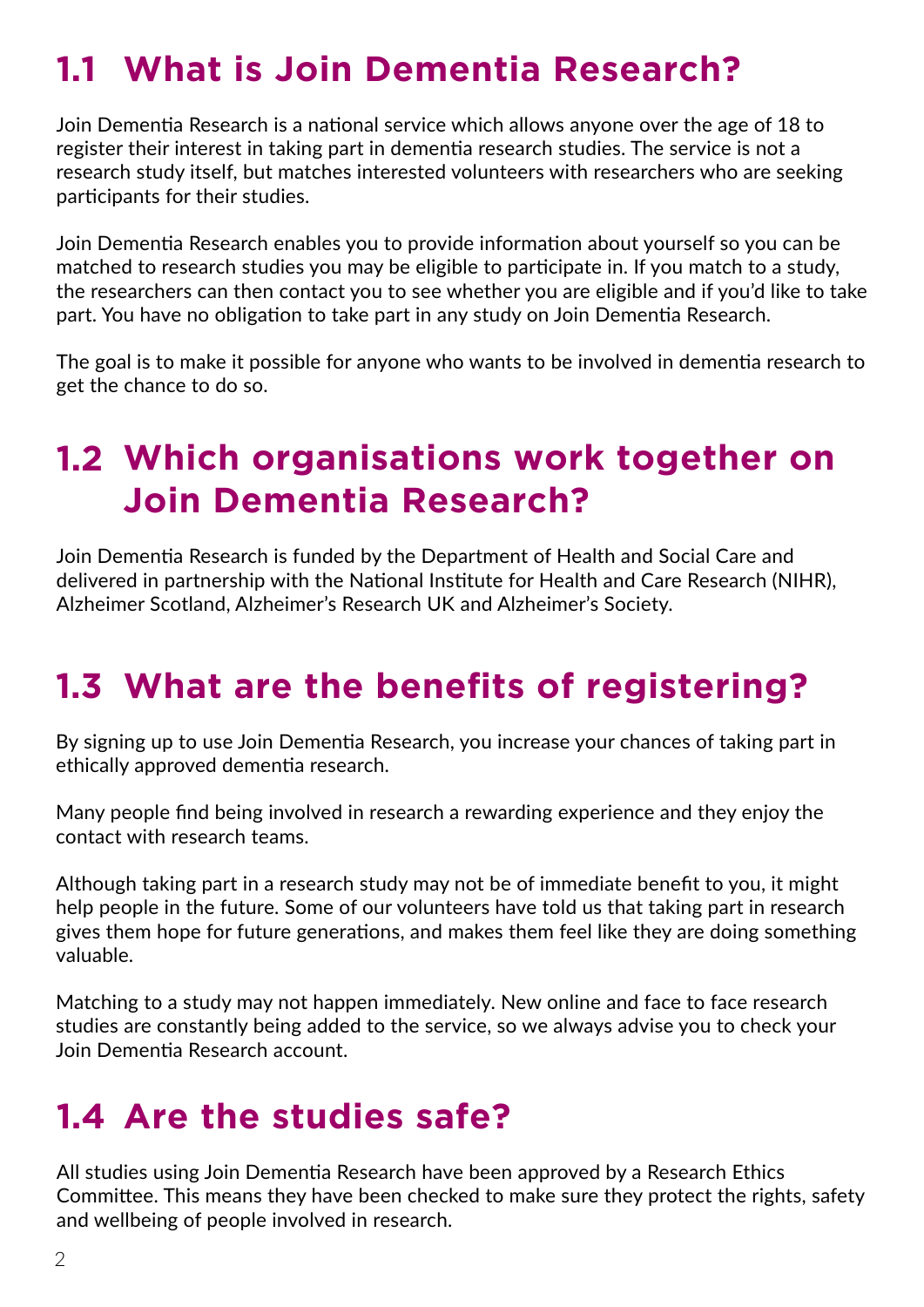### **1.5 What kind of research could I take part in?**

There are a number of different types of studies on Join Dementia Research. For example, studies looking at prevention or new ways to diagnose the condition; drug studies trialling new treatments; or surveys aiming to improve the quality of life for people with dementia and their carers/ those who provide support.

#### **2.1 Who can register?**

Anyone aged 18, who lives in England, Scotland, Wales or Northern Ireland can sign up to Join Dementia Research. You do not have to be diagnosed with dementia to sign up. Volunteers who do not have dementia, as well as carers/ those who provide support and families of people with dementia are needed for some research studies.

#### **2.2 Do I have to register?**

No, it is your choice whether you sign up to Join Dementia Research or not.

This means confirming when you register that you are happy for the data you submit to be accessed by the partners delivering the service, as well as research teams (please see sections 3.2 and 3.3 for more details about who can access your data).

Whatever you decide, it will not affect the standard of healthcare you receive.

#### **2.3 How do I register and what will happen?**

To register, you will need to create a Join Dementia Research account. It's easy to sign up. You can do this online on our website at joindementiaresearch.nihr.ac.uk and fill in your details there, or request a call back via the Register by phone function, which is available at www.joindementiaresearch.nihr.ac.uk/register-by-phone

Alternatively you can call one of our charity helplines who would be happy to assist you, or even request a paper form which you can fill and send back to us. Once you have created your account, you will be asked to provide some personal information. This includes your name, date of birth, contact details, and some basic details about your health.

Before you save this information, you will be asked to give consent for the information to be used to help find studies that will be a suitable match for you.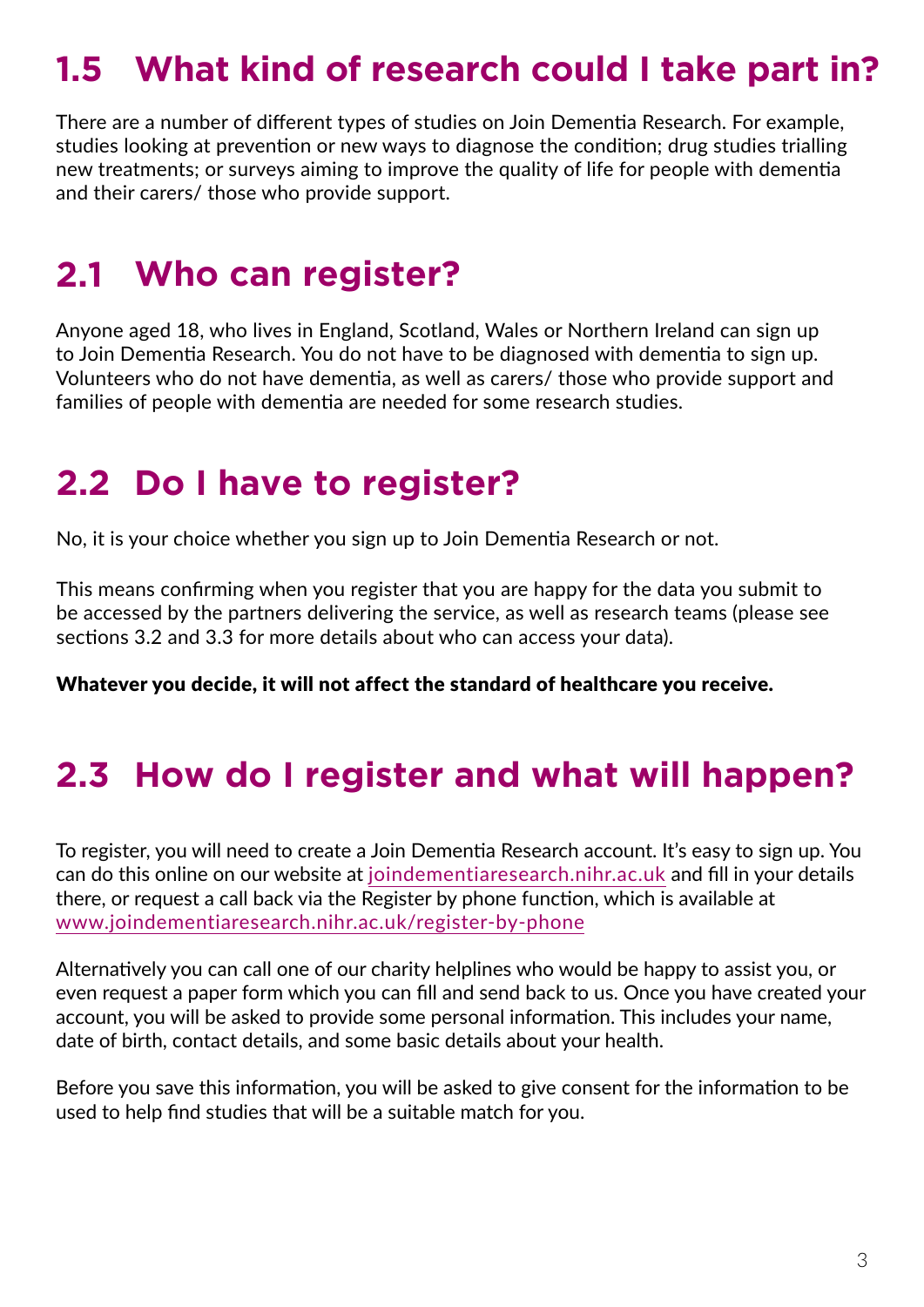## **2.4 Can I register on behalf of someone else?**

You can nominate someone else to register on behalf of yourself, they will be called 'a representative'. This can be your carer, person who provides support to you, family member or friend. They will need to have your permission, which we may need to confirm with you. If you register by paper form you will still need to sign the form or be ready to confirm by phone that you would like them to act as your representative.

If someone is not able to consent themselves, for example due to dementia, there are some circumstances where we may be able to take the consent of someone with power of attorney to make this decision on their behalf and give us the legal permission to hold their data.

In England and Wales, this is called a Lasting Power of Attorney (LPA), and would need to be on health and welfare grounds. In Scotland, this is called a Welfare Power of Attorney.

The same legal framework is not in force in Northern Ireland, so consent has to be given by the volunteer themselves - you cannot register on someone else's behalf in Northern Ireland.

If you hold the appropriate power of attorney for someone, and believe it would be in their best interests to volunteer for Join Dementia Research, you can sign up on their behalf. This doesn't mean you are giving consent for them to take part in healthcare research. Each study has its own procedures and measures to ensure the best interests of participants are protected.

#### **3.1 Will my data be safe?**

We take the security of your information seriously.

The Join Dementia Research website is managed by the National Institute for Health and Care Research Clinical Research Network Coordinating Centre (NIHR CRNCC) under a contract with the Department of Health and Social Care.

All information will be processed in accordance with the Data Protection Act 2018 and General Data Protection Regulation 2016, and is held securely using a secure business enterprise Google platform. Access to information is controlled and monitored at all times as detailed in the Access Control Policy.

You can find out more about our policies on the website or by contacting a member of the Join Dementia Research team (see section 6.2).

## **3.2 Who will be able to see my information?**

Your information is managed by a team of staff based at the NIHR CRNCC. Only Join Dementia Research staff at NIHR or agencies working on our behalf, approved researchers, NHS staff and the charity helpdesks registered to use Join Dementia Research will be able to see your information.

We also share information with NHS Digital about volunteers approximately twice a year so that we can stop volunteers who have now died from being contacted.

Approved researchers may be employed by the NHS, commercial organisations or universities, pursuing activities for medical benefit. All researchers are assessed and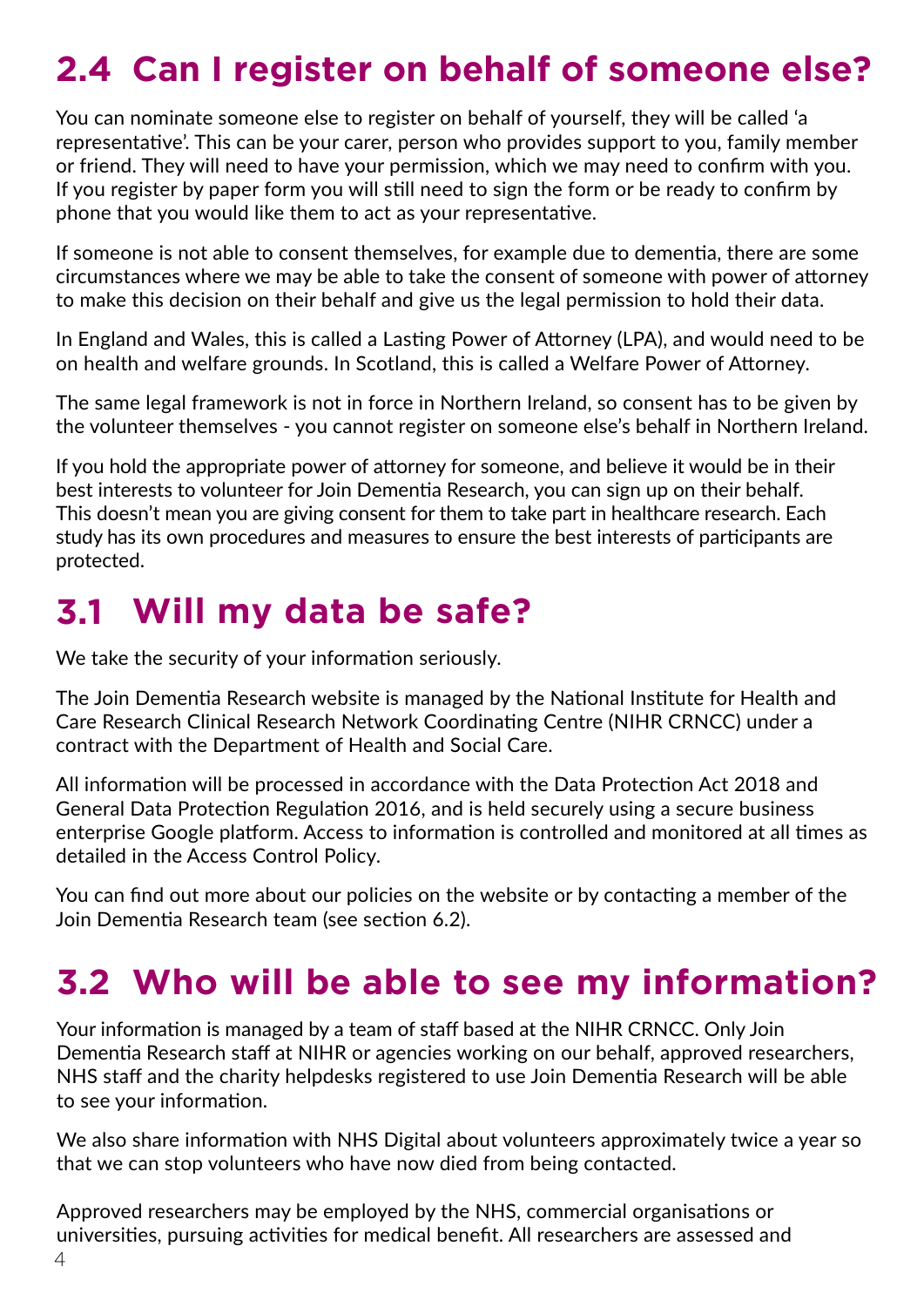approved on the basis that their employers are signed up to our terms and conditions, and data processing agreements, and that they are working on ethically approved studies.

Researchers only access your information on Join Dementia Research in relation to studies that you match to.

A list of research organisations approved to use Join Dementia Research is available on our website, at joindementiaresearch.nihr.ac.uk/help under the question 'Who can see my information in Join Dementia Research?' Alternatively, please call one of our partner charity helplines and they can request that this information is sent to you by post (see contact details in section 6.2).

### **3.3 Who will be able to see my medical records?**

#### The information on Join Dementia Research is held separately from your medical records kept by your GP and/or your hospital consultant.

In some cases, a researcher may also wish to view your medical records. The extra details in your medical records will help them to assess whether they should approach you to think about joining a particular study.

When signing up to Join Dementia Research, you will be asked for your permission for your medical records to be looked at. Staff are only allowed to view information to assess whether you may be suitable to be contacted about a research project. They must keep your data secure and not disclose it to anyone without authorisation. Not following these rules may be a criminal offence by the member of staff and lead to them being prosecuted.

Any researchers who wish to access volunteer data on Join Dementia Research have to undergo special training and be assessed in accordance with "Research in the NHS Human Resource (HR) Good Practice". They must follow the NHS Confidentiality Code of Practice and the Data Protection Act 2018.

#### **4.1 What happens after I've registered?**

If you match to a study, the research team will be notified and may get in touch with you to tell you more about the study, and see if you are interested and suitable to take part. Some research studies are carried out online; if you match to one of these studies you may not be contacted by the research team. Instead you need to log into your account to take part. You will then need to click on the name of the study and follow the instructions to take part.

If you have requested email alerts, you will be notified by email when you match to a new study. If you have an online account, you can login at any time to find out what studies you match to and read more about them. You can indicate your interest in taking part in a face to face study you have matched to by ticking the relevant box.

If you do not have an online account, you can call our charity helplines (see contact details in section 6.2). There is no obligation to take part in any study. If you have chosen to receive updates and newsletters from Join Dementia Research, we will write to you regularly by email or post. We will also send you our Annual Volunteer Survey. You can update your communication preferences at any point by logging into your account or by calling one of the charity helplines.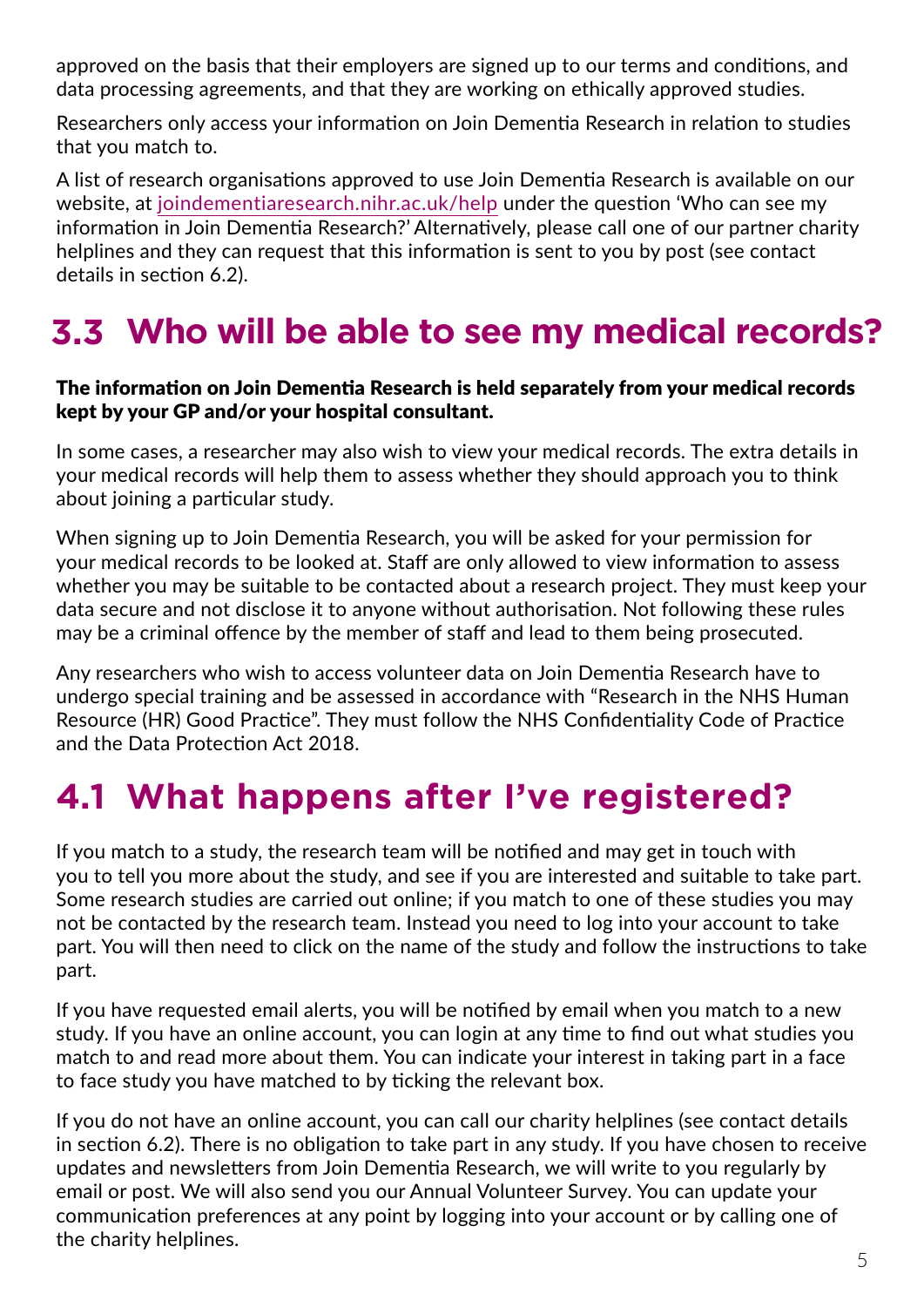#### **4.2 Will I definitely be contacted about participating in a study?**

In some cases, there may not immediately be research studies that you are a suitable match for. This can be understandably disheartening for people keen to take part in research.

Registering with Join Dementia Research does not necessarily mean that there will be a study available to you straight away. However, when a suitable study does come along, researchers will be able to see that you have already registered your interest in taking part. It is important to regularly update your personal details to ensure you have the best opportunity to take part in vital dementia research.

#### **4.3 If I match to a study, what will happen next?**

You can decide whether or not to take part in any research study you initially match to. If you decide not to, this will not affect you from being matched to other new studies in the future. If you are matched to a study, this does not necessarily mean you are definitely eligible to take part. Researchers and NHS staff may check your medical records or talk to you to make sure you are suitable.

The best way to match to a study is to ensure your details are up to date. If you are eligible, you will be contacted by a healthcare professional or a member of the study team carrying out the research, who will explain the study to you.

You can choose whether or not to take part in any research study and your choice will not affect you being registered with Join Dementia Research. You will always be in control. Join Dementia Research will record which studies you take part in.

#### **5.1 What will happen if I want to withdraw from Join Dementia Research?**

You are free to withdraw your information at any time without giving a reason. Your personal information will be kept in the form of an anonymous record that cannot be traced to you personally. You will not be contacted about any further studies that use Join Dementia Research.

If you have participated in a research study, or have given your details separately to a research team, you may still receive their communications.

Withdrawing from Join Dementia Research will not affect any existing research studies you have chosen to join or the standard of healthcare you receive. You also have the right to full deletion of any data we hold on you, which is a more thorough process than withdrawal from Join Dementia Research.

If you decide that you no longer wish to remain on Join Dementia Research or that you want all your data deleted, you must inform the Join Dementia Research team via the website or telephone the charity helpline numbers. Contact details are found in section 6.2.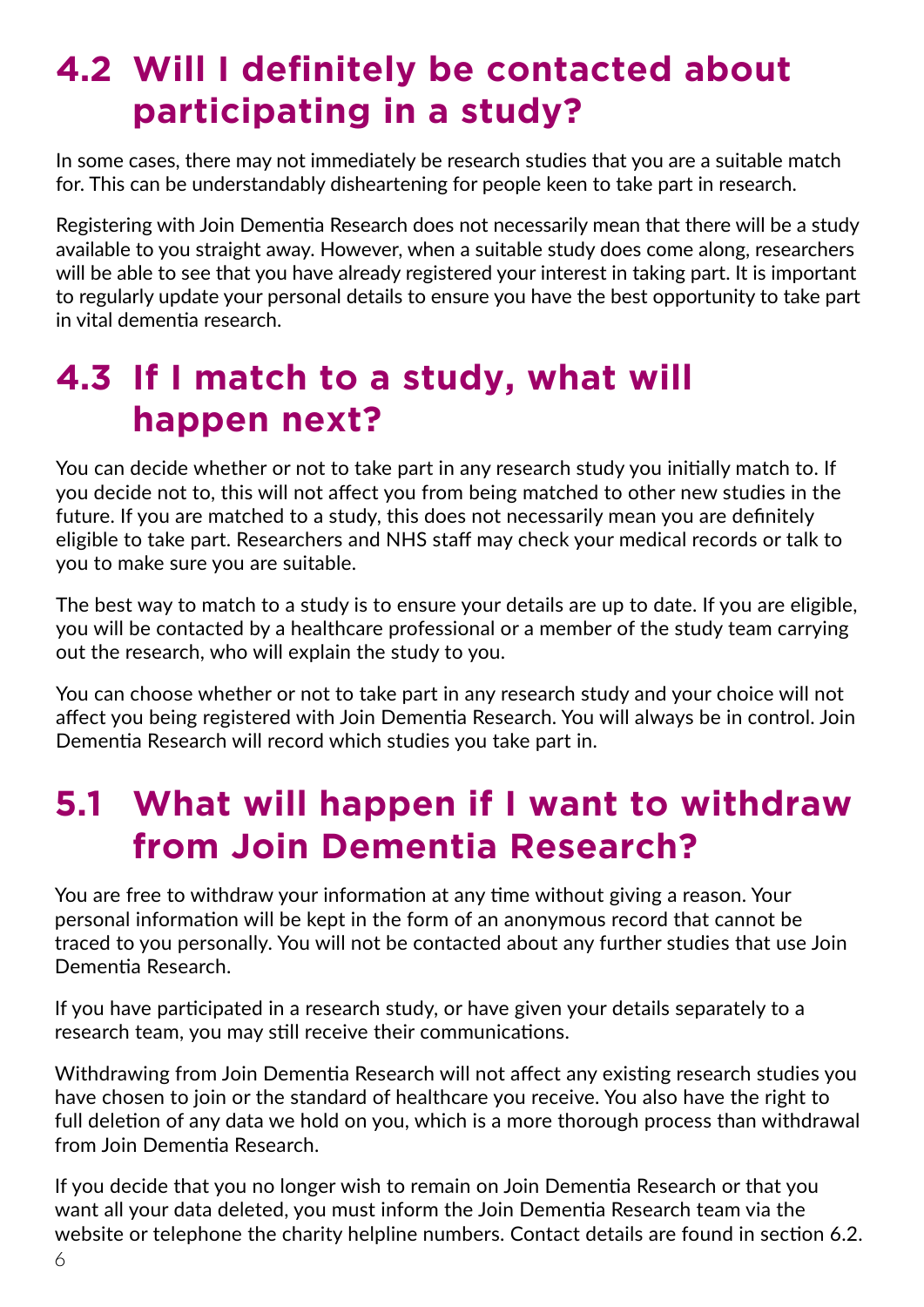#### **5.2 What is the process to identify and remove the details of people who pass away?**

When registering with Join Dementia Research, all volunteers and representatives are asked to provide their consent for their information to be updated by Join Dementia Research if a person dies.

If we receive notification from a member of the volunteer's family or a researcher that an individual has died, we will update the record as soon as possible. We also run checks at least twice a year to identify and remove registered volunteers from England, Wales and Scotland who have died. This involves Join Dementia Research supplying NHS Digital with a list of people who have registered, including personal information to identify them, including their name, date of birth, NHS number and address. NHS Digital then supplies Join Dementia Research with a list of those registrants who they have a record of having died.

The Join Dementia Research team then update the individual's record, so that researchers and the team do not continue to contact the volunteer. We normally remove personal information but retain a record of the volunteer's participation, using a pseudonym to protect the person's identity. We aim to undertake this cross-check with NHS Digital at least twice a year.

This procedure of updating and maintaining the service is in accordance with the Data Protection Act 2018 and General Data Protection Regulation 2016.

If we are not notified of a person passing away by either of these processes, their record and that of any associated representative may be retained.

## **5.3 How will you keep me and my data safe if I lose capacity?**

Someone may be able to consent to register on Join Dementia Research, but then as an illness like dementia progresses, they may lack capacity to consent in the future or manage their account.

We will look to support people to express their wishes and make their own decisions about taking part in research for as long as they are able.

We recognise that for some people, particularly those with dementia, there may come a time when being contacted may become a burden, or be unwelcome or confusing. In these cases, we look to make it as easy as possible or delete their account.

We are happy to hear not just from the volunteer, but we also have processes where we can take a request from others including family, friends, healthcare professionals or researchers.

Unless we hear from a volunteer or someone contacting us about their best interests, we will presume that we have ongoing consent to hold a volunteer's data, even if they lose capacity.

We do not make assessments about whether someone has 'capacity' to consent to take part in research or whether taking part in a particular study is in someone's best interests. Each study team has their own agreed ethical protocol governing their study and consent process, and you can ask the researcher for more details about this when you are matched to a study.